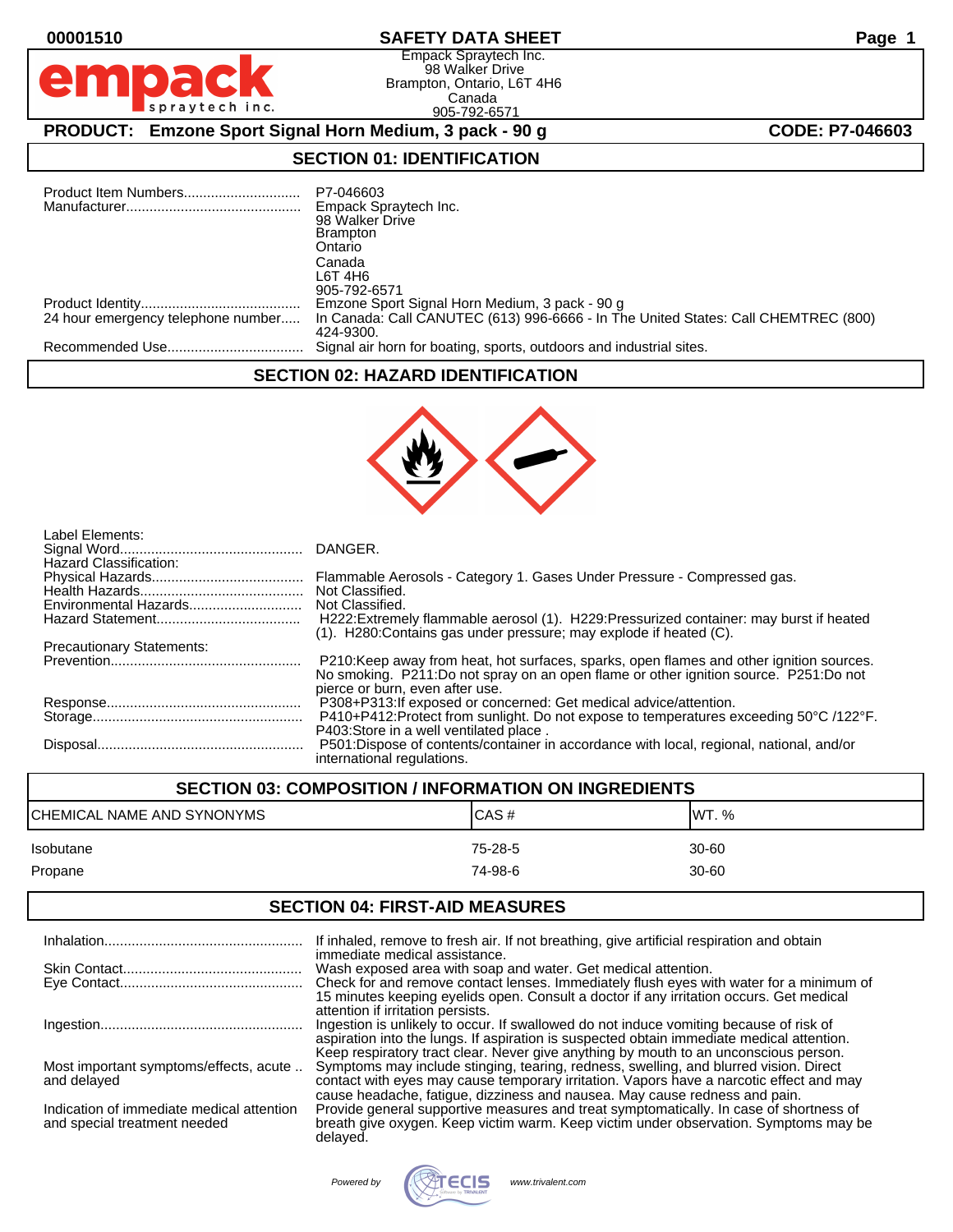# **PRODUCT:** Emzone Sport Signal Horn Medium, 3 pack - 90 g **CODE: P7-046603**

### **SECTION 05: FIRE-FIGHTING MEASURES**

| Special Protective Equipment and<br><b>Precautions for Firefighters</b>                   | Extremely flammable aerosol.<br>Firefighters must use standard protective equipment including flame retardant coat, helmet<br>with water to prevent vapor pressure build up. For massive fire in cargo area, use<br>unmanned hose holder or monitor nozzles, if possible. If not, withdraw and let fire burn out. |
|-------------------------------------------------------------------------------------------|-------------------------------------------------------------------------------------------------------------------------------------------------------------------------------------------------------------------------------------------------------------------------------------------------------------------|
| Suitable Extinguishing Media                                                              | Dry chemical powder. Carbon dioxide. Foam, water spray or fog.<br>Specific Hazards Arising from the Chemical In case of fire, the following can be released: Carbon Oxides (CO, CO2), Other unidentified                                                                                                          |
| Organic Compounds.<br>.Hazardous Combustion Products Hydrogen fluoride. Oxides of carbon. |                                                                                                                                                                                                                                                                                                                   |

### **SECTION 06: ACCIDENTAL RELEASE MEASURES**

| Personal Precautions, Protective<br><b>Equipment and Emergency Procedures</b> | No action shall be taken involving any personal risk or without suitable training. Evacuate<br>surrounding areas. Keep unnecessary and unprotected personnel from entering. Avoid<br>walking through spilled material. Avoid breathing vapor or mist. Provide adequate<br>ventilation. Wear appropriate respirator when ventilation is inadequate. Put on appropriate<br>personal protective equipment (see Section 08). |  |
|-------------------------------------------------------------------------------|--------------------------------------------------------------------------------------------------------------------------------------------------------------------------------------------------------------------------------------------------------------------------------------------------------------------------------------------------------------------------------------------------------------------------|--|
| Methods and Materials for Containment<br>and Cleaning Up                      | Large spill or leak is unlikely in aerosol containers. If spill or leak occurs, ventilate enclosed<br>spaces and disperse gas with floor-level forced-air ventilation. Exhaust vapours outdoors.<br>Do not smoke or operate internal combustion engines. Remove flames and heating<br>elements.                                                                                                                          |  |
| Environmental Precautions                                                     | Keep out of drains, sewers, ditches, and waterways. Minimize use of water to prevent<br>environmental contamination.                                                                                                                                                                                                                                                                                                     |  |
| <b>SECTION 07: HANDLING AND STORAGE</b>                                       |                                                                                                                                                                                                                                                                                                                                                                                                                          |  |
|                                                                               |                                                                                                                                                                                                                                                                                                                                                                                                                          |  |

|                                                                | and eyes. Avoid prolonged exposure. Use in well-ventilated areas. Keep container tightly<br>closed. Use in well ventilated area. Avoid all sources of ignition, heat, flames and direct<br>sunlight.                       |
|----------------------------------------------------------------|----------------------------------------------------------------------------------------------------------------------------------------------------------------------------------------------------------------------------|
| Conditions for Safe Storage including any<br>Incompatibilities | Pressurized container. Keep container tightly closed in a dry, cool and well-ventilated<br>place. Protect from sunlight and do not expose to temperatures exceeding 50°C (122°F).<br>Do not puncture, incinerate or crush. |

### **SECTION 08: EXPOSURE CONTROLS / PERSONAL PROTECTION**

| <b>I</b> INGREDIENTS                                                | <b>TWA</b>    | <b>ACGIH TLV</b><br><b>STEL</b>                                                                                                                                                                                                                                                                                                                              | <b>OSHA PEL</b><br><b>PEL</b> | <b>STEL</b>   | <b>NIOSH</b><br>IREL |
|---------------------------------------------------------------------|---------------|--------------------------------------------------------------------------------------------------------------------------------------------------------------------------------------------------------------------------------------------------------------------------------------------------------------------------------------------------------------|-------------------------------|---------------|----------------------|
| Isobutane                                                           | Not available | $1,000$ ppm                                                                                                                                                                                                                                                                                                                                                  | Not available                 | Not available | Not available        |
| Propane                                                             | Not available | Not available                                                                                                                                                                                                                                                                                                                                                | $1,000$ ppm                   | Not available | Not available        |
| Appropriate Engineering Controls<br>Individual Protection Measures: |               | Local exhaust ventilation required to maintain the point of use below the Threshold Limit<br>Value if unprotected personnel are involved.<br>Prevent eye contact, wear safety glasses in the event that eye contact is possible.<br>Chemical resistant gloves are recommended. Avoid contact with the skin. Wear<br>appropriate chemical resistant clothing. |                               |               |                      |
|                                                                     |               | Use approved NIOSH respirators for emergencies. Not normally required if good ventilation<br>is maintained.                                                                                                                                                                                                                                                  |                               |               |                      |
| General Hygiene Considerations                                      |               | None Known.<br>When using, do not eat, drink or smoke. Always observe good personal hygiene measures,<br>such as washing after handling the material and before eating, drinking, and/or smoking.<br>Routinely wash work clothing and protective equipment prior to use.                                                                                     |                               |               |                      |

## **SECTION 09: PHYSICAL AND CHEMICAL PROPERTIES**

| Form.<br>Aerosol Vapour Pressure (psig, 21°C)<br>Initial Boiling Point/Boiling Range (°C)<br>Melting/Freezing Point (°C)<br>Evaporation Rate (n-Butyl Acetate $= 1$ )<br>Relative Density/Specific Gravity | Compressed Gas.<br>Clear, colorless.<br>No data.<br>Not available.<br>Not available.<br>Not available.<br>Not available.<br>$-11.7^{\circ}$ C (10.9 $^{\circ}$ F). (Isobutane).<br>Not available.<br>-117 ° C. Closed cup. (Isobutane).<br>No data.<br>Not applicable.<br>No data. |
|------------------------------------------------------------------------------------------------------------------------------------------------------------------------------------------------------------|------------------------------------------------------------------------------------------------------------------------------------------------------------------------------------------------------------------------------------------------------------------------------------|
|------------------------------------------------------------------------------------------------------------------------------------------------------------------------------------------------------------|------------------------------------------------------------------------------------------------------------------------------------------------------------------------------------------------------------------------------------------------------------------------------------|

Powered by  $\sqrt{X}$   $\sqrt{C}$   $\sqrt{C}$  www.trivalent.com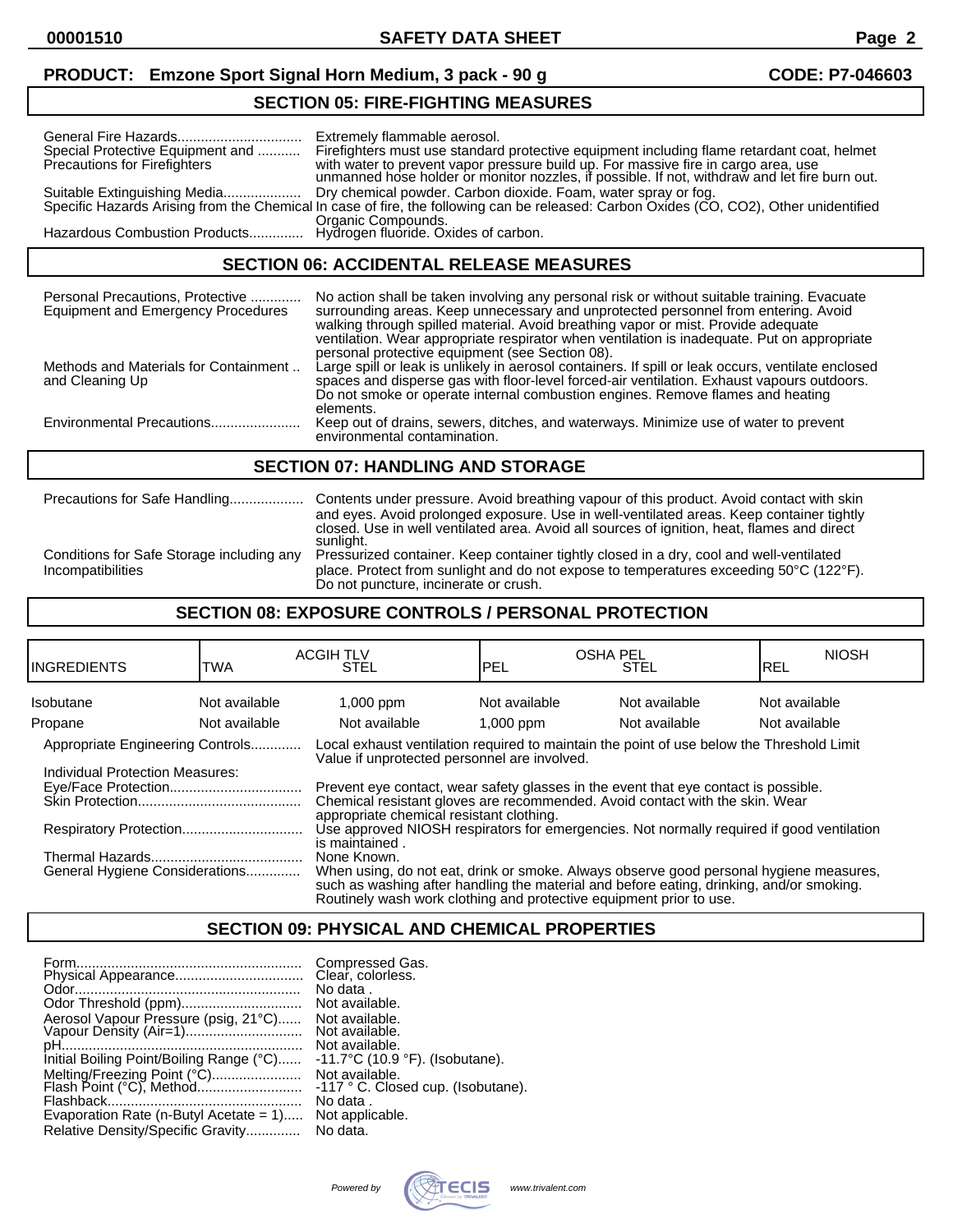### **PRODUCT:** Emzone Sport Signal Horn Medium, 3 pack - 90 g **CODE: P7-046603**

### **SECTION 09: PHYSICAL AND CHEMICAL PROPERTIES**

|--|--|

available.

### **SECTION 10: STABILITY AND REACTIVITY**

| Reactivity                                         |                                                                                          |
|----------------------------------------------------|------------------------------------------------------------------------------------------|
|                                                    |                                                                                          |
| Possibility of Hazardous Reactions Will not occur. |                                                                                          |
|                                                    | Avoid sources of heat and flame, and electrostatic charge.                               |
| Incompatible Materials                             | Keep away from heat. Strong oxidizing agents. Alkali and alkaline earth metals, powdered |
|                                                    | aluminium, zinc, magnesium and strong oxidizers, since they may react or accelerate      |
|                                                    | decomposition.                                                                           |
|                                                    |                                                                                          |

Hazardous Decomposition Products......... May form carbon dioxide and carbon monoxide, and hazardous fumes.

### **SECTION 11: TOXICOLOGICAL INFORMATION**

| INGREDIENTS                                                                                                                                                                                                                                  |                                                                                               | LC50                                                                                                                                                                                                                                                                                                                                                                                                                                                                                                                                                                     | LD50          |
|----------------------------------------------------------------------------------------------------------------------------------------------------------------------------------------------------------------------------------------------|-----------------------------------------------------------------------------------------------|--------------------------------------------------------------------------------------------------------------------------------------------------------------------------------------------------------------------------------------------------------------------------------------------------------------------------------------------------------------------------------------------------------------------------------------------------------------------------------------------------------------------------------------------------------------------------|---------------|
| Isobutane                                                                                                                                                                                                                                    |                                                                                               | 658 mg/L (Rat - 4 hrs)                                                                                                                                                                                                                                                                                                                                                                                                                                                                                                                                                   | Not available |
| Propane<br>Information on Likely Routes of Exposure:<br>Routes of entry - Inhalation<br>Routes of entry - Skin & Eye<br>Routes of entry - Skin Absorption<br>Symptoms Related to the Physical,<br>Chemical and Toxicological Characteristics | Yes.<br>Yes.<br>No.<br>No.<br>asphyxiation.                                                   | 658 mg/L (Rat - 4 hrs)<br>Harmful if inhaled. Contact with skin and eyes may cause mild to moderate irritation and<br>frostbite. Symptoms may include redness, pain, numbness, prickling and itching. Inhalation<br>of vapours causes irritation to the nose, throat and respiratory tract, with coughing,<br>wheezing, dizziness, headache, drowsiness, nausea and vomiting. Inhalation of higher concentrations may result in central nervous system depression and unconsciousness.<br>High vapour concentrations reduce oxygen available for breathing, resulting in | Not available |
| Skin Corrosion/Irritation<br>Serious Eye Damage/Eye Irritation<br>Respiratory or Skin Sensitization<br>Germ Cell Mutagenicity<br>Reproductive Toxicity<br>STOT - Single Exposure<br>STOT - Repeated Exposure                                 | Not classified.<br>Not classified.<br>Not classified.<br>Prolonged inhalation may be harmful. | Not expected to cause skin irritation. If irritation occurs, contact medical center.<br>Direct contact with eyes causes temporary irritation.<br>Not expected to be a skin or respiratory sensitizers.<br>No information is available, and no adverse effects are expected.<br>This product is not considered to be a carcinogen by IARC, ACGIH, NTP, or OSHA.<br>No information is available, and no adverse effects are expected.                                                                                                                                      |               |

### **SECTION 12: ECOLOGICAL INFORMATION**

|  | May be dangerous for the environment. No data is available on the product itself. Should<br>not be released into the environment. |
|--|-----------------------------------------------------------------------------------------------------------------------------------|
|  |                                                                                                                                   |

### **SECTION 13: DISPOSAL CONSIDERATIONS**

Appropriate Disposal Methods.................. Dispose in accordance with local, provincial and federal regulations.

### **SECTION 14: TRANSPORT INFORMATION**

| TDG (Canada- Road)    UN1950, AEROSOLS, Class 2.1, Ltd. Qtv.        |
|---------------------------------------------------------------------|
|                                                                     |
| IMDG (International- Marine) UN1950, AEROSOLS, Class 2.1, Ltd. Qtv. |
|                                                                     |